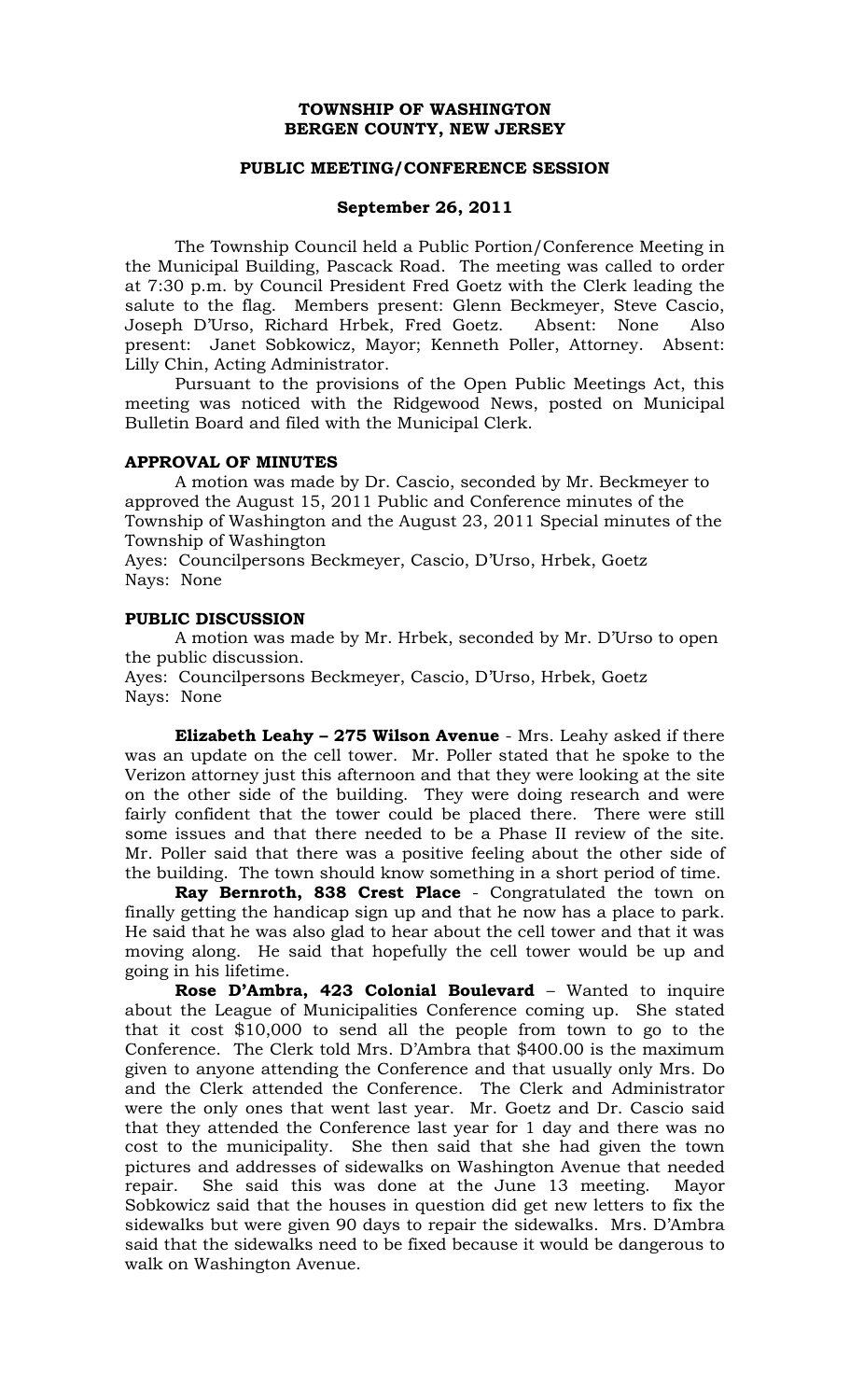**David Snyde, 91 Windsor Circle** – Said he was pleased to hear that the town was going to have a cell tower in the future. He then started to talk about Exit 168. Mr. Goetz stated that there was a meeting that the Council was not invited to with County Officials and Municipal Officials and that the Mayor would have to answer any questions about the exit. Mayor Sobkowicz stated that the County Officials came to discuss the Malaszuk property on Washington Avenue and the 2 driveways on that property. She said that the County has consented to move the driveway to Jackson Avenue. She also said that even though that was the reason for the meeting, the County did discuss Exit 168. The County told the Mayor that there would be no acceleration lane off the exit and that the stop sign would stay instead of a yield sign. They also told the Mayor that they pledged their help to the Township with Exit 171 with whatever the Township decides to do. Mr. Snyde talked about an article that had been in the paper about the exit. He also stated that the Township needs to resolve Exit 168 and Exit 171 before they can go forward with the corner of Washington Avenue and Pascack Road. He also talked about what legal action the Township might take in reference to Exit 171.

**Julie Lipnick, 184 Finnerty Place** – Said that she had come to Council some time ago about Seasons parking at other places and wondered if anyone looked into the possibility. She then said that she lives near the lake and felt blessed that the Township did not really get hit hard by Hurricane Irene. She said that she heard that the town had \$1,000,000 in damages and wondered about the figure. Mayor Sobkowicz stated that she did not know the exact numbers at this time and that she would have the figure by the end of the week. She said that she thought there could be \$650,000 worth of damage. Mrs. Lipnick stated that the sidewalk that Mayor Sobkowicz talked about that was damaged had been damaged a long time before the hurricane. Mayor Sobkowicz said that the hurricane aggravated the problem with the sidewalk. Mrs. Lipnick asked about the blown generator and if the cost to rent the other generator was in the cost and asked if the Township would be going to purchase a new generator. Mayor Sobkowicz stated that the Township was going out to bid on the generator as there was an ordinance already in place. The bids will be opened soon for a new generator.

**Robert Stickle, 191 Walnut Street** – Said that he was here about a letter from the Township Attorney in reference to his purchasing a piece of Township property. Mr. Goetz apologized for not getting back to Mr. Stickle during the past 2 weeks and said that he would be setting up a meeting with himself, Mr. Hrbek and Mr. Stickle to discuss the issue.

**William Ferera, 2556 Cleveland Avenue** – Said he wanted to ask several questions about the refurbishing of the corner of Washington Avenue and Pascack Road. Read from an article he saw in the newspaper and asked about the ordinance. He said that he didn't quite understand the topic. Mr. Goetz said that on February 25 he, Mr. Beckmeyer, Mayor Sobkowicz and other officials went to a meeting in the County in reference to the improvement of Washington Avenue and Pascack Road. He said that the County gave them a sample resolution talking about the different responsibilities of the County and the Township concerning the improvements. He said that the County would be investing approximately \$2,000,000 to improve the traffic flow and to improve the traffic light, which has had problems for some time. The traffic flow would be improved from 130% to 73% with the improvements. The Council looked at the resolution and placed it on the Consent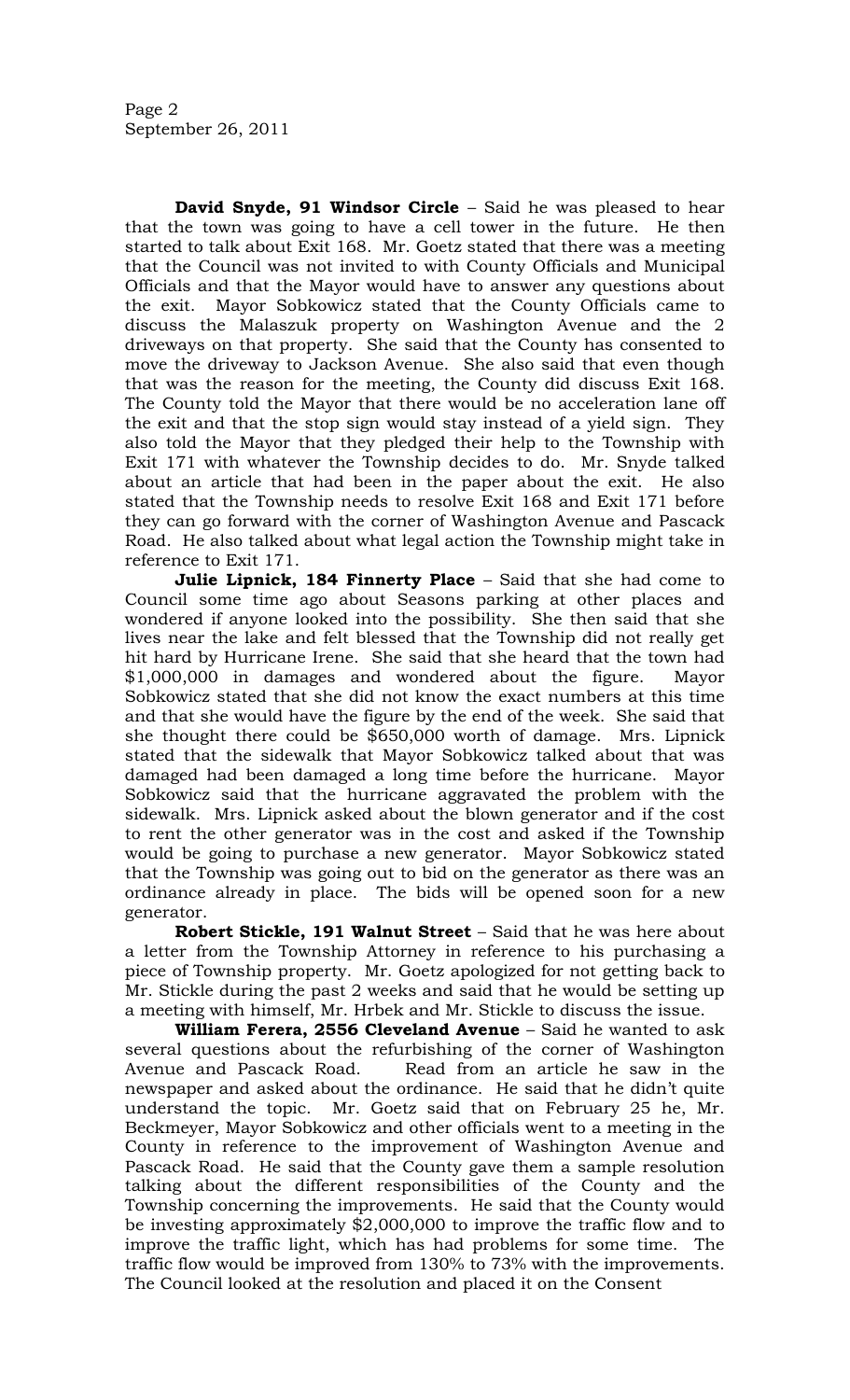Agenda. The Council was aware that there would be costs involved with land acquisition, such as a 2 ft. x 100 ft. slice from the gas station if the improvements were not approved by the Zoning Board. Other expenses were possibly improved sidewalks, lighting, etc. Mayor Sobkowicz talked about the fact that the town would have to pick up the engineering costs. Mr. Ferera then suggested that police personnel be at Exit 168 in the afternoon directing traffic off the exit. A discussion followed and Mr. Hrbek stated that he thought that it was not a good idea because of a safety factor. There had been talk about a traffic light, but the traffic light was considered dangerous for vehicles coming down the Washington Avenue hill. Mr. Ferera then asked if there was any damage to the library by Hurricane Irene and Mayor Sobkowicz stated that there was no damage to the library but that there were problems with leaking that still needs to be patched.

There being no further questions or comments, a motion was made by Mr. Hrbek, seconded by Dr. Cascio to closed the public discussion. Ayes: Councilpersons Beckmeyer, Cascio, D'Urso, Hrbek, Goetz. Nays: None

# **ORDINANCES**

The Clerk read Ordinance 11-15 entitled: AN ORDINANCE REQUIRING A CERTIFICATE OF CONTINUED OCCUPANCY.

At this point there was a lengthy discussion between Council members about the ordinance and whether it could be considered too restrictive. Mr. Poller stated that it was drafted after the Saddle River ordinance given by the building inspector who was also the inspector in Saddle River. The Council was told that it brought in everything on the premises for review. Mr. Goetz said that the ordinance was meant to help new residents so that they would know if there were open permits on the property. Mr. Beckmeyer said that it seemed too restrictive and that the surveyors would have to locate everything and not just worry about safety issues. Mr. D'Urso said that he thought the Council wanted something simple on the record. Dr. Cascio said that it seems that the Council was nitpicking. He said that he wanted to leave the ordinance as given to the Council. Said that he didn't want to put a burden on a buyer or seller of a property. Mr. Hrbek said that in his opinion this is where the wheels go off the bus as soon as we try to get too specific. He felt that the ordinance should be more general. It was agreed to introduce as presented to Council and that it could be revisited at a later date.

A motion was made by Dr. Cascio, seconded by Mr. Hrbek to introduce and pass Ordinance 11-15 at first reading by title.

Ayes: Councilpersons Beckmeyer, Cascio, D'Urso, Hrbek, Goetz. Nays: None

The following resolution was presented and adopted on a motion by Mr. D'Urso, seconded by Dr. Cascio.

WHEREAS, Ordinance No.11-15 entitled: AN ORDINANCE REQUIRING A CERTIFICATE OF CONTINUED OCCUPANCY was introduced and passed at first reading by title at a meeting of the Township Council of the Township of Washington on the 26th day of September 2011.

NOW, THEREFORE, BE IT RESOLVED, that further consideration for final passage and public hearing of said ordinance shall be held on the  $17<sup>th</sup>$  day of October 2011 at 7:30 o'clock in the evening, prevailing time, or as soon thereafter as said matter can by reached in the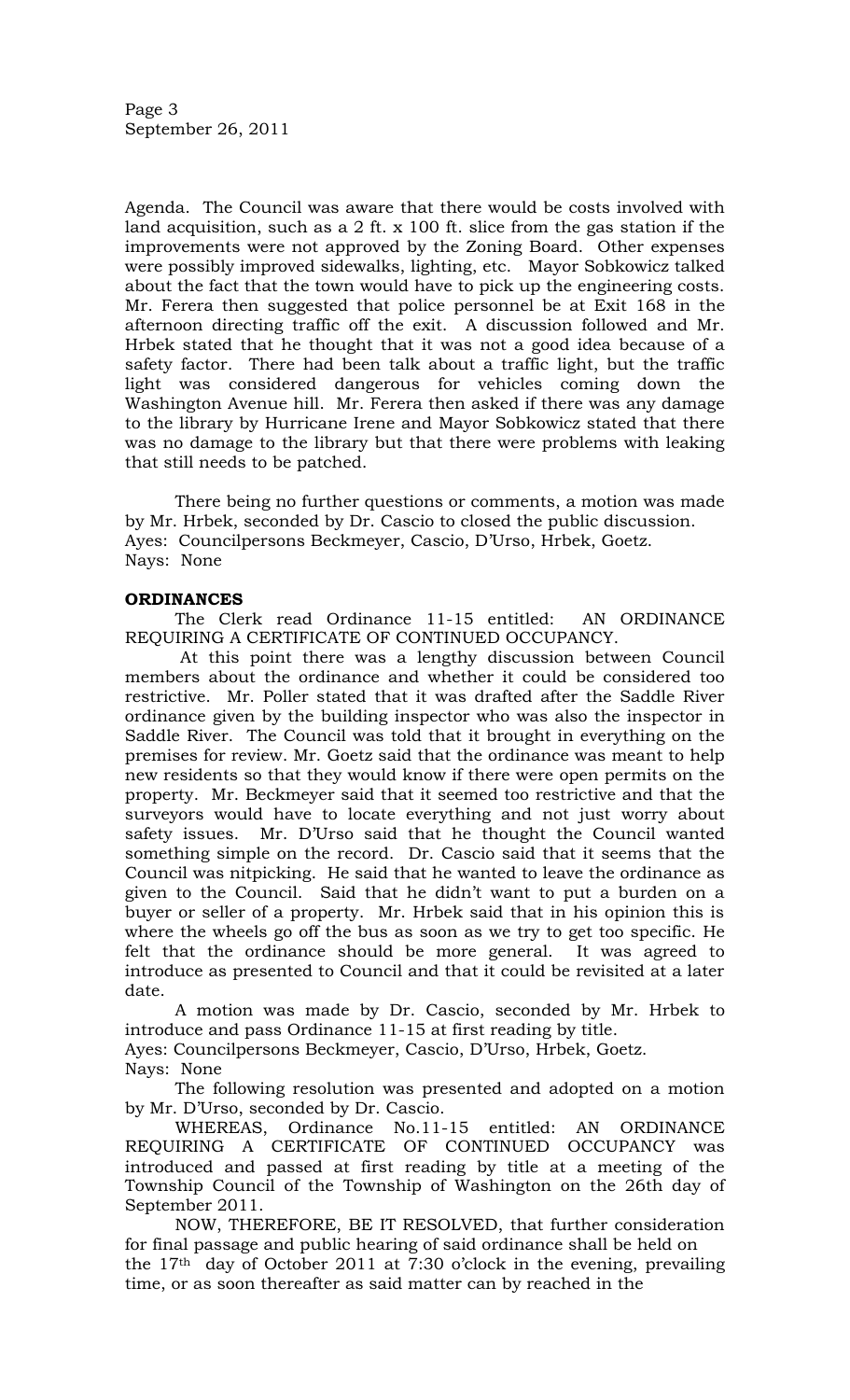Municipal Building, Pascack Road, Township of Washington, NJ at which time and place all persons who may be interested will be given an opportunity to be heard concerning said ordinance;

BE IT FURTHER RESOLVED, that the Township Clerk is authorized to advertise in the Ridgewood News a newspaper circulated in this Township, the introduction and notice of further consideration for final passage and public hearing of this ordinance as required by law. Ayes: Councilpersons Beckmeyer, Cascio, D'Urso, Hrbek, Goetz Nays: None

The Clerk read Ordinance 11-16 entitled: AN ORDINANCE CONCERNING THE TOWNSHIP PERSONNEL MANUAL.

There was a lengthy discussion about the introduction of this ordinance. Mr. Hrbek stated that as soon as you put something like this in writing that it ties your hands. Mr. Goetz feels that it is important for Council to approve changes to the personnel manual. Mr. Beckmeyer asked if it was part of the duties of the Council to approve changes to the personnel manual. Mr. Goetz said that the personnel manual was originally approved by Council. He said that he felt that it was another check and balance. Mr. Poller said that JIF put out a letter about the town having a personnel manual and it went to many towns. He said that most towns are not Faulkner towns and that the resolution was passed the same way that borough towns passed the resolution. Mr. Poller talked about the Council getting involved. He said that personnel are the Mayor's call. He then gave examples of what he meant. Mr. Poller said that it is an administrative function. Mr. D'Urso said that they are only trying to do a simple thing here. He talked about standards. Mr. D'Urso talked about being frustrated. Mr. Poller then explained to Council how the government was set up in Township of Washington, similar to the way our federal government is set up. Mr. Hrbek said that he felt that the Council had digressed to the point where lines have been drawn. He said that if changes are made, it could be discussed with Mayor but everything seems to be polarized. He said that there is no communication and this is very indicative of how we have digressed. He said that there seems to be many issues and there is no open dialogue. He said that he did not know where the problem lies. He said that he feels that the Council is micromanaging. Mr. Goetz said that he agreed that there was a lack of communication and it is disheartening. He felt that changes without approval of Council could be used to the detriment of the employees. Mr. Hrbek said that the Council should be conducting themselves in a certain manner and that the Council needs to work on how they conduct themselves.

A motion was made by Mr. D'Urso, seconded by Mr. Cascio to introduce and pass Ordinance 11-16 at first reading by title.

Ayes: Councilpersons Cascio, D'Urso, Goetz.

Nays: Councilpersons Beckmeyer, Hrbek

The following resolution was presented and adopted on a motion by Mr. D'Urso, seconded by Dr. Cascio.

WHEREAS, Ordinance No.11-16 entitled: AN ORDINANCE CONCERNING THE TOWNSHIP PERSONNEL MANUAL was introduced and passed at first reading by title at a meeting of the Township Council of the Township of Washington on the 26th day of September 2011.

NOW, THEREFORE, BE IT RESOLVED, that further consideration for final passage and public hearing of said ordinance shall be held on the  $17<sup>th</sup>$  day of October 2011 at 7:30 o'clock in the evening, prevailing time, or as soon thereafter as said matter can by reached in the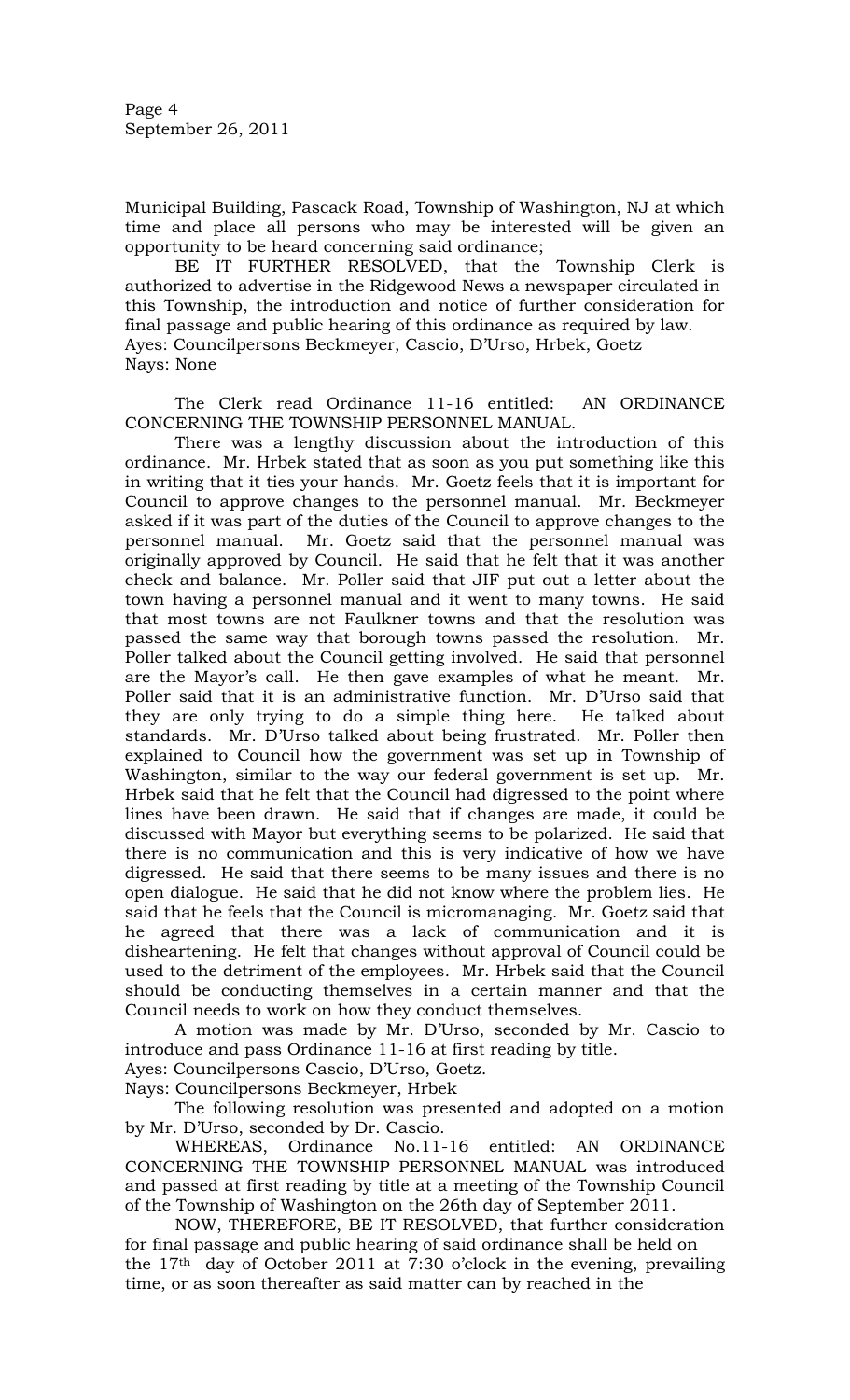Page 5 September 26, 2011

Municipal Building, Pascack Road, Township of Washington, NJ at which time and place all persons who may be interested will be given an opportunity to be heard concerning said ordinance;

BE IT FURTHER RESOLVED, that the Township Clerk is authorized to advertise in the Ridgewood News a newspaper circulated in this Township, the introduction and notice of further consideration for final passage and public hearing of this ordinance as required by law.

Ayes: Councilpersons Cascio, D'Urso, Goetz

Nays: Councilpersons Beckmeyer, Hrbek

## **CONSENT AGENDA**

The following resolutions were part of the Consent Agenda and were made available to the Governing Body and the Public prior to the meeting.

At this point, it was asked to have the Open Space Grant Resolution removed from the Consent Agenda as this was just a copy of a resolution that had previously been approved missing a paragraph concerning the date of a public hearing on the Open Space Grant.

The Consent Agenda was presented and adopted on a motion by Dr. Cascio, seconded by Mr. Beckmeyer. Ayes: Councilmen Beckmeyer, Cascio, D'Urso, Hrbek, Goetz. Nays: None.

BE AND IT IS RESOLVED, by the Township Council of the Township of Washington that the Council hereby consents to the appointment of Victor Wrobleski, trustee of the Free Public Library of the Township of Washington, as read by Mayor Sobkowicz, to serve an unexpired term ending 12/31/11.

WHEREAS, Mr. Charles Messina posted a Performance Board on premises known as Block 4404, Lot 19, 328 Colonial Boulevard; and

WHEREAS, there are no outstanding invoices due the Township Engineer as per his letter dated September 7, 2011,

NOW, THEREFORE, BE IT RESOLVED, that the Township Treasurer of the Township of Washington is authorized to refund the Performance Bond in the amount of \$3108.00 to the above.

WHEREAS, Temple Beth Or posted escrow on premises known as 56 Ridgewood Road; and

WHEREAS, they would like a refund of their escrow as there are no engineering fees to be filled, as per their letter which is attached.

NOW, THEREFORE, BE IT RESOLVED, that the Township Treasurer of the Township of Washington is authorized to refund the escrow money in the amount of \$344.00 to the above.

WHEREAS, Mr. & Mrs. Alan Esposito posted engineering and soil movement escrow on premises known as Block 2402, Lot 19, 268 West Place; and

WHEREAS, the Construction Code Official has issued approval dated September 21, 2011, C.O. No. 10-421;

WHEREAS, there are no outstanding invoices due the Township Engineer as per his letter dated August 4, 2011.

NOW, THEREFORE, BE IT RESOLVED, that the Township Treasurer of the Township of Washington is authorized to refund the balance of the escrow money in the amount of \$439.00 to the above.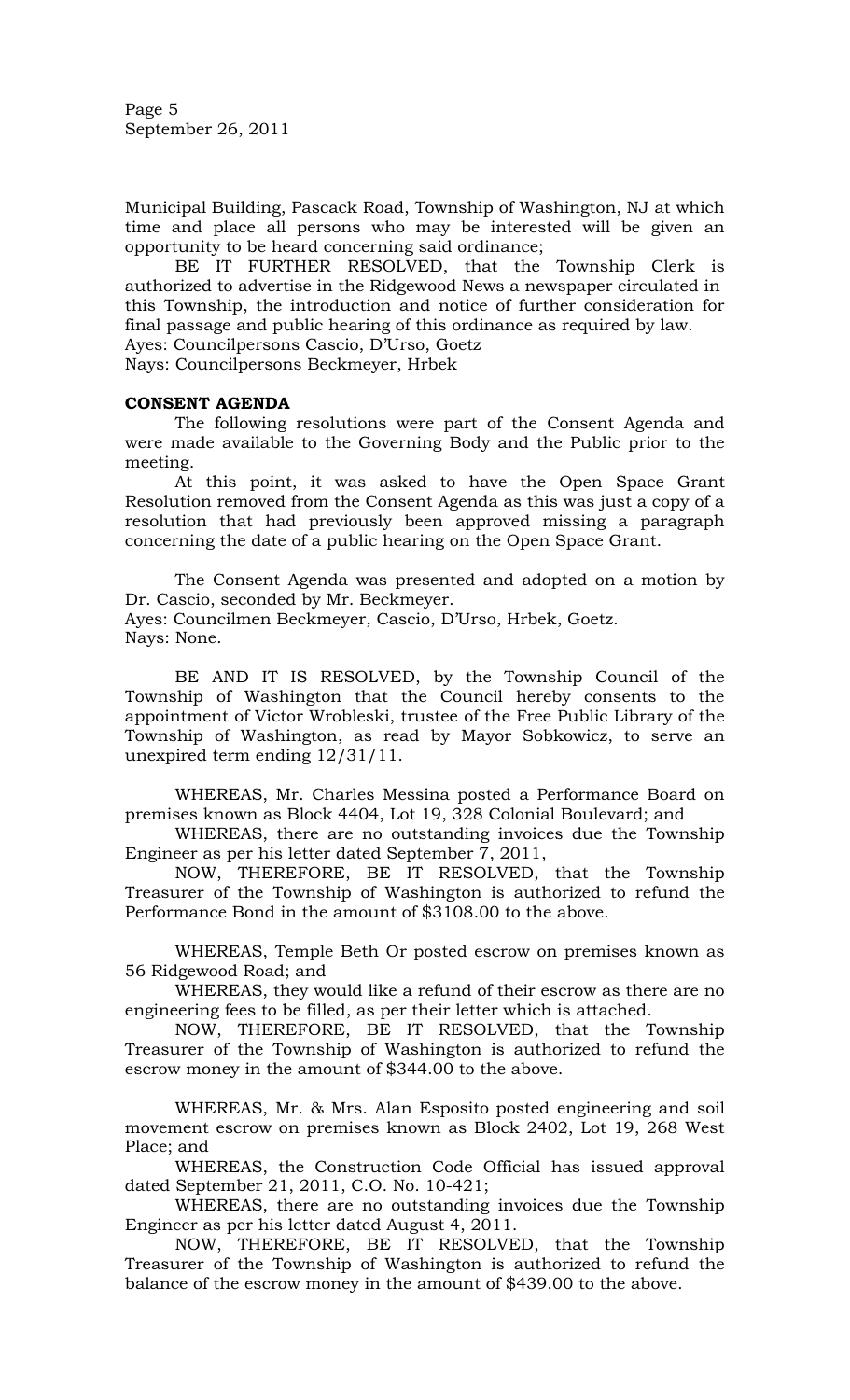Page 6 September 26, 2011

WHEREAS, Nancy Arcieri posted engineering escrow on premises known as Block 2318, Lot 24, 951 Harrison Avenue; and

WHEREAS, the Construction Code Official has issued approval dated September 1, 2011, C.A. No. 11-304;

WHEREAS, there are no outstanding invoices due the Township Engineer as per his letter dated August 25, 2011.

NOW, THEREFORE, BE IT RESOLVED, that the Township Treasurer of the Township of Washington is authorized to refund the balance of the escrow money in the amount of \$461.00 to the above.

WHEREAS, the Bergen County Tax Board reduced the assessment for Block 4521, Lot 8, 171 Cosman Street, owners Philip Cerne and Lisa Mason for tax year 2011. Tax account is being serviced by Wells Fargo. As a result of this judgment  $3<sup>rd</sup>$  quarter 2011 tax payment was overpaid and;

WHEREAS, under the New Jersey Statute 54:3-27.2, refund of excess taxes is to be refunded to homeowner;

NOW THEREFORE, BE IT RESOLVED*,* by the Township Council of the Township of Washington, New Jersey that the Chief Financial Officer, Jacqueline Do, be authorized to issue a refund to:

> Wells Fargo Real Estate Tax Services, LLC Attention: Financial Suport Unit-Region 1 MAC#X2302-04D 1 Home Campus Des Moines, IA 50328

TOTAL: \$144.61

WHEREAS, an overpayment was received for Block 2202.02, Lot 4, 713 Tulane Ct, former owner, Dimitri Papanicolaou for the 3rd quarter 2011. Payments were received on August 12, 2011 by Mark Sokolich, Esq., attorney for new owners and by lender of record (Corelogic). Corelogic is seeking refund for the double payment and:

WHEREAS, under the New Jersey Statute N.J.S.A. 54:3-27.2, overpayments must be refunded:

NOW THEREFORE, BE IT RESOLVED, by the Township Council of the Township of Washington, New Jersey that the Chief Financial Officer, Jacqueline Do, be authorized to issue a refund to:

> Corelogic Attention: Tax Refunds 1 Corelogic Drive Mail Code: DFW 1-3 WestLake, TX 76202

REFUND: \$1,363.89

WHEREAS, the Bergen County Tax Board reduced the assessment for Block 2319, Lot 30, 478 Jackson Avenue, owners Dino DeVirgilio and Gina DeVirgilio for tax year 2011. Tax account is being serviced by Corelogic. As a result of this judgment  $3<sup>rd</sup>$  quarter 2011 tax payment was overpaid and;

WHEREAS, under the New Jersey Statute 54:3-27.2, refund of excess taxes is to be refunded to homeowner;

NOW THEREFORE, BE IT RESOLVED, by the Township Council of the Township of Washington, New Jersey that the Chief Financial Officer, Jacqueline Do, be authorized to issue a refund to: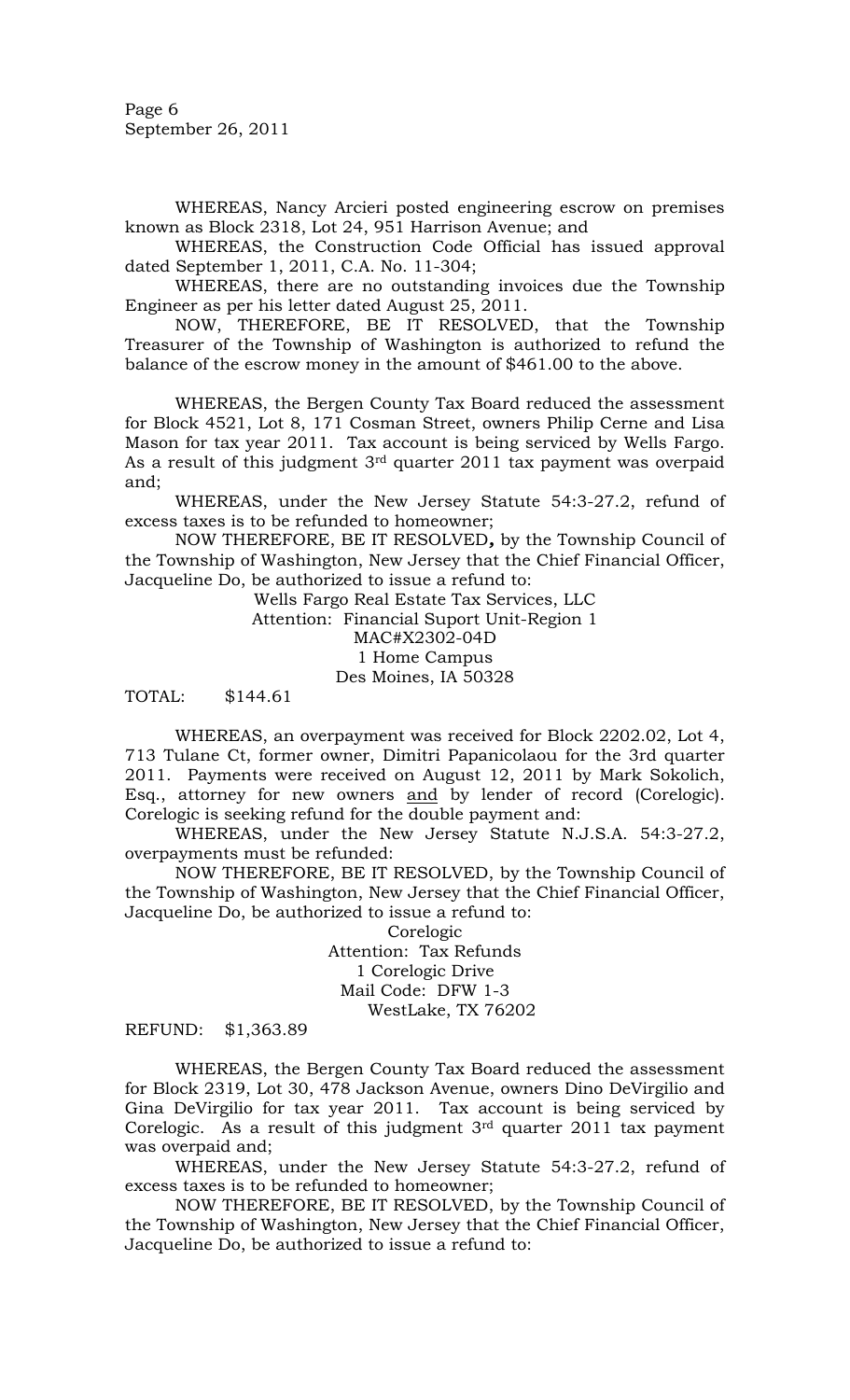Corelogic Attention: Tax Refunds 1 Corelogic Drive Mail Code: DFW 1-3 Westlake, TX 76202

TOTAL: \$102.43

Raffle License #820 and #821 was approved by the Township Council of the Township of Washington for Pascack Valley High School PSO.

Raffle License #822 was approved by the Township Council of the Township of Washington for Hillsdale K-8 Education Foundation.

WHEREAS, S-2950 and A-4128 provide a two–year window in which any development approval granted before 2006 or now in foreclosure or subject to a deed in lieu can apply for, and receive approval for, a use which is not permitted by ordinance, without the need for a use variance or otherwise complying with the zoning ordinance of the municipality; and

WHEREAS, a fundamental premise of land use law and sound planning is that land use decisions, including approvals of development applications and zoning, are made on the basis of the characteristics of the land, its environment, any unique characteristics, and what is in the best interest of the public, and not based on who happens to own the land; and

WHEREAS, S-2950 and A-4128 also establishes an expedited approval process, requiring the land use board to determine completeness of the application within 30 days, and then 60 days from the determination of completeness to rule on the application; and

WHEREAS, this time frame is insufficient considering what may be proposed, and it is inequitable to require an expedited process for a proposed "adaptive application" while other pending applications are accorded lower priority; and

WHEREAS, S-2950 and A-4128 put no standards in place for the local land use board to apply, other than proof that the approval is no loner economically viable, which is inadequately defined; and

WHEREAS, the lack of standards would expose any approval or denial by the municipality to possible legal challenge;

NOW, THEREFORE, BE IT RESOLVED by the Township of Washington that enactment of S-2950 and A-4128 would usurp, undermine, and overturn local zoning by effectively rescinding all applicable zoning of the property, and provide no adequate public safeguards; and

BE IT FURTHER RESOLVED, the Governing Body of the Township of Washington strongly opposes S-2950 and A-4128; and

BE IT FURTHER RESOLVED, that a copy of this resolution be transmitted to the Governor of the State of New Jersey, Senator Gerald Cardinale, Assemblyman Robert Schroeder, members of the Senate Community and Urban Affairs Committee, the members of the Assembly Housing and Local Government Committee, Senator Steven Oroho, Assemblyman Albert Coutinho and the New Jersey State League of Municipalities.